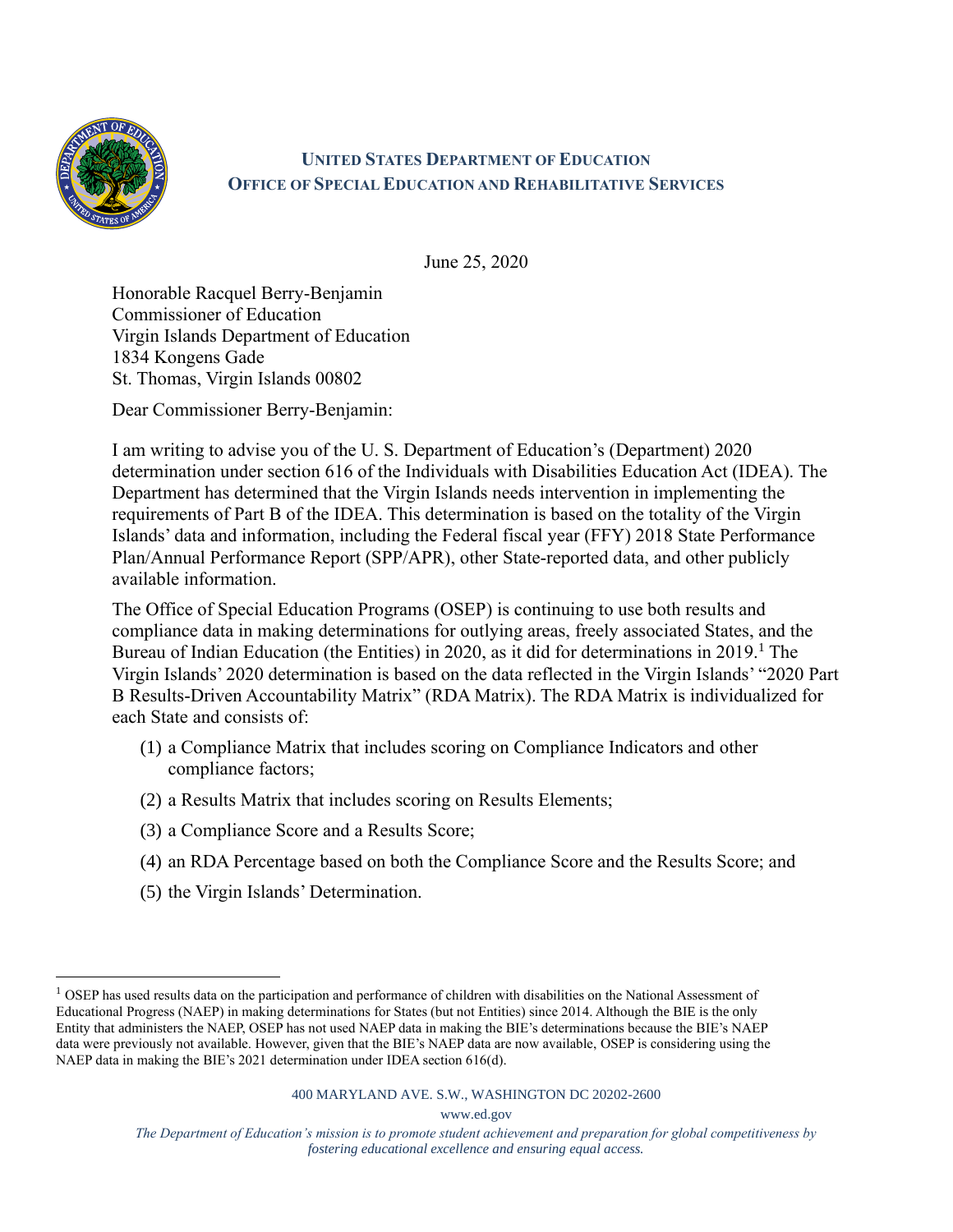The RDA Matrix is further explained in a document, entitled "How the Department Made Determinations under Section 616(d) of the Individuals with Disabilities Education Act in 2020: Freely Associated States, Outlying Areas, and the Bureau of Indian Education-Part B" (HTDMD).

The specifics of the determination procedures and criteria are set forth in the HTDMD and reflected in the RDA Matrix for the Virgin Islands. In making Part B determinations in 2020, OSEP continued to use results data related to:

- (1) the participation of children with disabilities (CWD) on regular Statewide assessments;
- (2) the percentage of CWD who graduated with a regular high school diploma; and
- (3) the percentage of CWD who dropped out.

You may access the results of OSEP's review of the Virgin Islands' SPP/APR and other relevant data by accessing the EMAPS SPP/APR reporting tool using your Entity-specific log-on information at https://emaps.ed.gov/suite/. When you access your Entity's SPP/APR on the site, you will find, in applicable Indicators 1 through 16, the OSEP Response to the indicator and any actions that the Entity is required to take. The actions that the Entity is required to take are in two places:

- (1) actions related to the correction of findings of noncompliance are in the "OSEP Response" section of the indicator; and
- (2) any other actions that the Entity is required to take are in the "Required Actions" section of the indicator.

It is important for you to review the Introduction to the SPP/APR, which may also include language in the "OSEP Response" and/or "Required Actions" sections.

You will also find all of the following important documents saved as attachments:

- (1) the Virgin Islands' RDA Matrix;
- (2) the HTDMD document;
- (3) a spreadsheet entitled "2020 Data Rubric Part B," which shows how OSEP calculated the Virgin Islands' "Timely and Accurate State-Reported Data" score in the Compliance Matrix; and
- (4) a document entitled "Dispute Resolution 2018-2019," which includes the IDEA section 618 data that OSEP used to calculate the Virgin Islands' "Timely State Complaint Decisions" and "Timely Due Process Hearing Decisions" scores in the Compliance Matrix.

As noted above, and as further explained in the enclosures to this letter, the Department has determined that the Virgin Islands needs intervention in implementing the requirements of Part B of IDEA. The Department identifies a State or Entity as needing intervention under IDEA Part B if its RDA Percentage is less than 60%. The Virgin Islands' RDA Percentage is 52.5% primarily due to its very low results score (0%). Specifically, the Virgin Islands received a score of '0' on the following results elements: the average percentage of third through eighth grade children with disabilities participating in regular Statewide assessments, the percentage of children with disabilities exiting school by dropping out over the previous three years, and the percentage of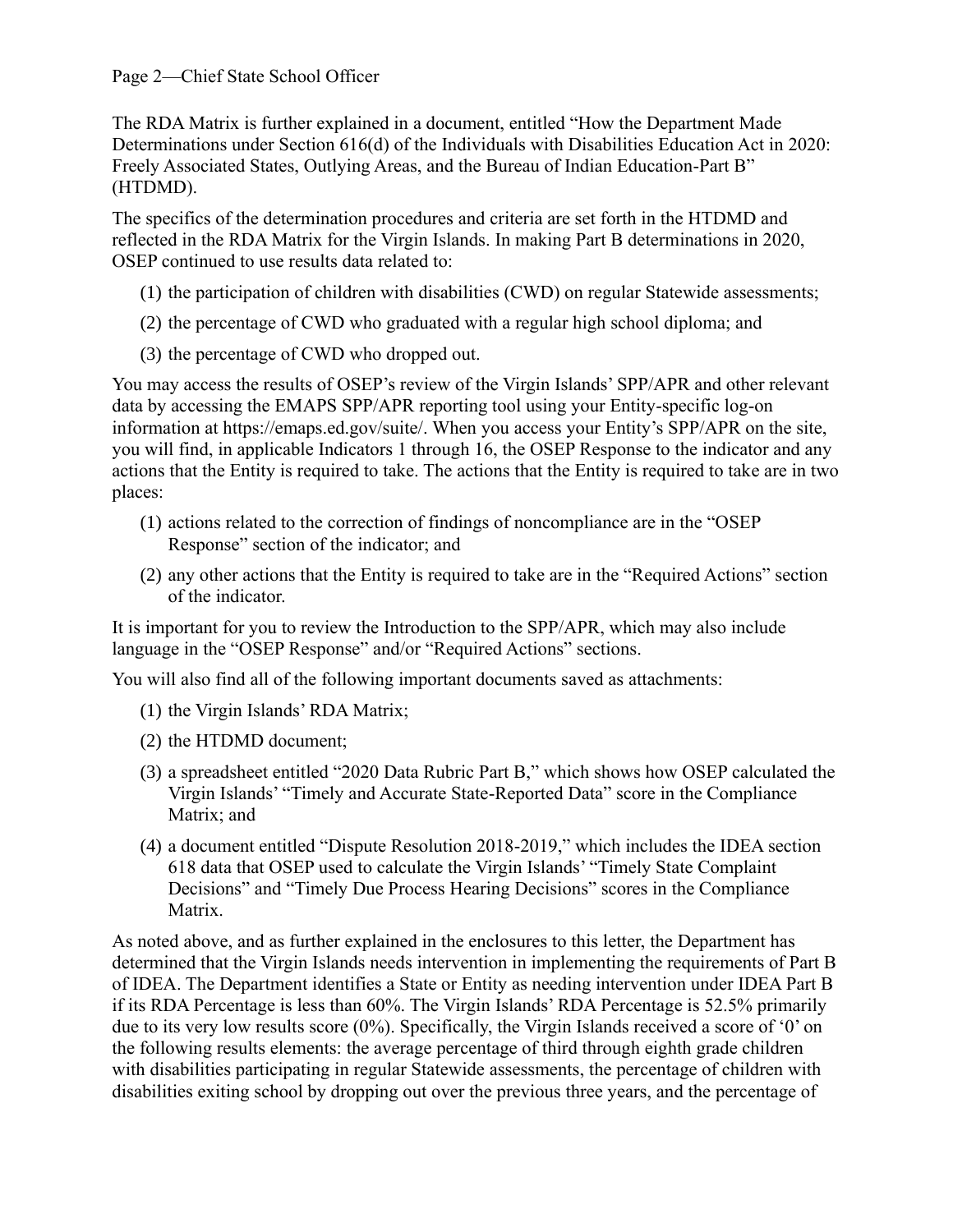## Page 3—Chief State School Officer

children with disabilities exiting school by graduating with a regular high school diploma over the previous three years. In addition, the Virgin Islands received a score of '0' for longstanding noncompliance because the Department has imposed Specific Conditions on the Virgin Islands' last three IDEA Part B grant awards (as part of the Departmentwide Specific Conditions imposed on all Departmental grants awarded to the Virgin Islands) and those Specific Conditions are in effect at the time of the 2020 determination.

Pursuant to section  $616(d)(2)(B)$  of the IDEA and 34 C.F.R. § 300.603(b)(2), an Entity that is determined to be "need intervention" or "need substantial intervention" and does not agree with this determination, may request an opportunity to meet with the Assistant Secretary to demonstrate why the Department should change the Entity's determination. To request a hearing, submit a letter to Mark Schultz, Delegated the authority to perform the functions and duties of the Assistant Secretary for Special Education and Rehabilitative Services, U.S. Department of Education, 400 Maryland Avenue, S.W., Washington, D.C. 20202 within 15 days of the date of this letter. The letter must include the basis for your request for a change in your Entity's determination.

States and Entities were required to submit Phase III Year Four of the SSIP by April 1, 2020. OSEP appreciates the Virgin Islands' ongoing work on its SSIP and its efforts to improve results for students with disabilities. We have carefully reviewed and responded to your submission and will provide additional feedback in the upcoming weeks. Additionally, OSEP will continue to work with the Virgin Islands as it implements the fifth year of Phase III of the SSIP, which is due on April 1, 2021.

As a reminder, the Virgin Islands must report annually to the public, by posting on your agency's website, the performance of each local educational agency (LEA) located in the State on the targets in the SPP/APR as soon as practicable, but no later than 120 days after the Virgin Islands' submission of its FFY 2018 SPP/APR. In addition, the Virgin Islands must:

- (1) review LEA performance against targets in the Virgin Islands' SPP/APR;
- (2) determine if each LEA "meets the requirements" of Part B, or "needs assistance," "needs intervention," or "needs substantial intervention" in implementing Part B of the IDEA;
- (3) take appropriate enforcement action; and
- (4) inform each LEA of its determination.

Further, the Virgin Islands must make its SPP/APR available to the public by posting it on your agency's website. Within the upcoming weeks, OSEP will be finalizing an Entity Profile that:

- (1) includes the Entity's determination letter and SPP/APR, OSEP attachments, and all Entity attachments that are accessible in accordance with Section 508 of the Rehabilitation Act of 1973; and
- (2) will be accessible to the public via the ed.gov website.